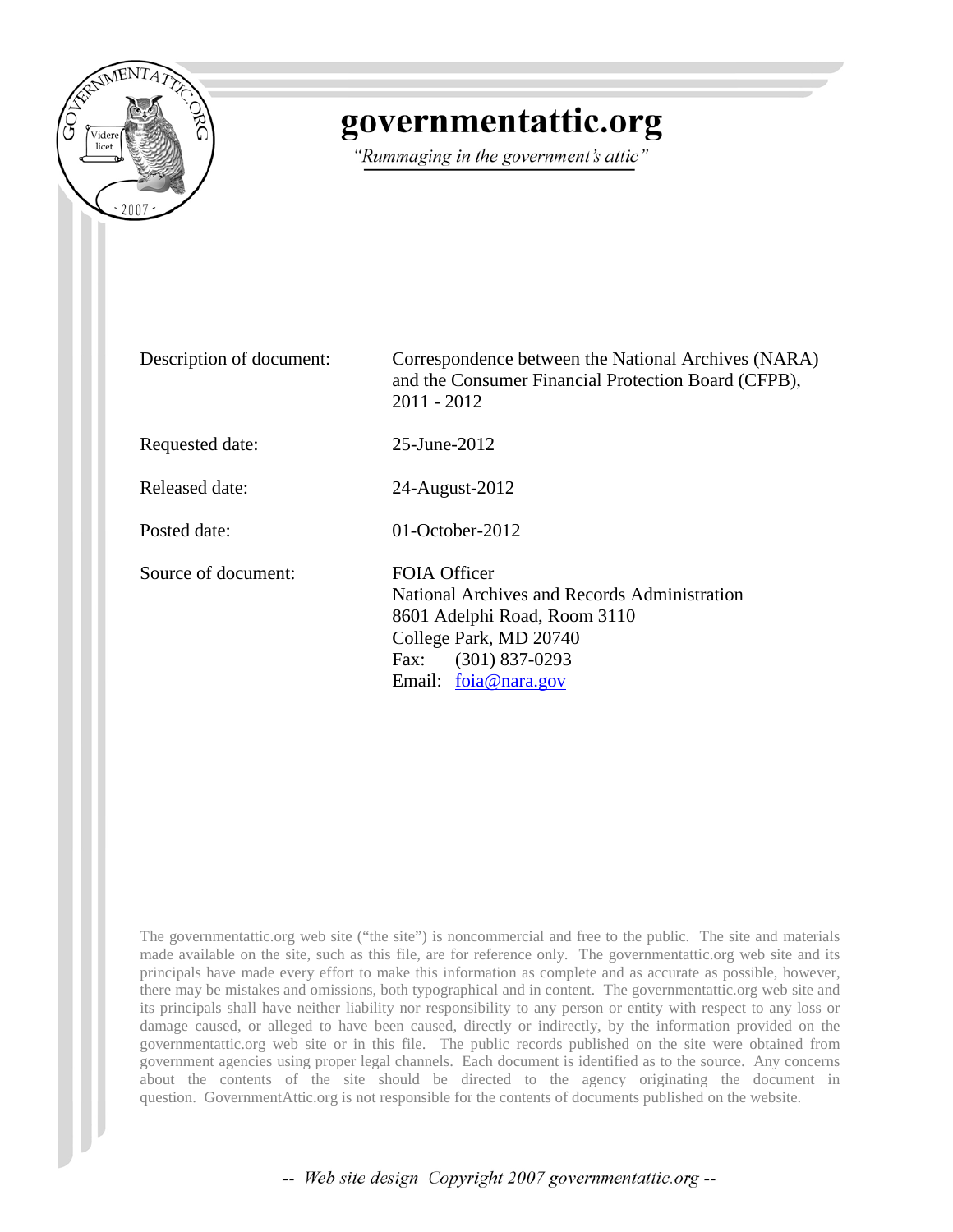

August 24, 2012

## Re: Freedom of Information Act Request NGC12-176

This is an interim response to your Freedom of Information Act (FOIA) request of June 25, 2012, for a copy of correspondence between the National Archives and the Consumer Financial Protection Board from January 1, 2011 to the present that pertain to records scheduling and similar matters. Your request was received in this office on July 2, 2012, and assigned tracking number NGC12-176.

We located 157 pages responsive to your request. NARA referred 70 pages of records that originated with the CFPB to their FOIA office for review and direct response to you. NARA referred an additional 84 pages to the CFPB for consultation. Once the CFPB completes their review of these pages, NARA will make a final disclosure determination.

The remaining 3 pages are released in full and are enclosed.

We are withholding appeal rights until our consultation with the FRTIB is concluded.

Sincerely,

JAY OLIN NARA Deputy FOIA Officer Office of General Counsel

Enclosures

NATIONAL ARCHIVES *and*  RECORDS ADMINISTRATION 8601 ADELPHI ROAD COLLEGE PARK. MD 20740-6001 www. *arch ives.gov*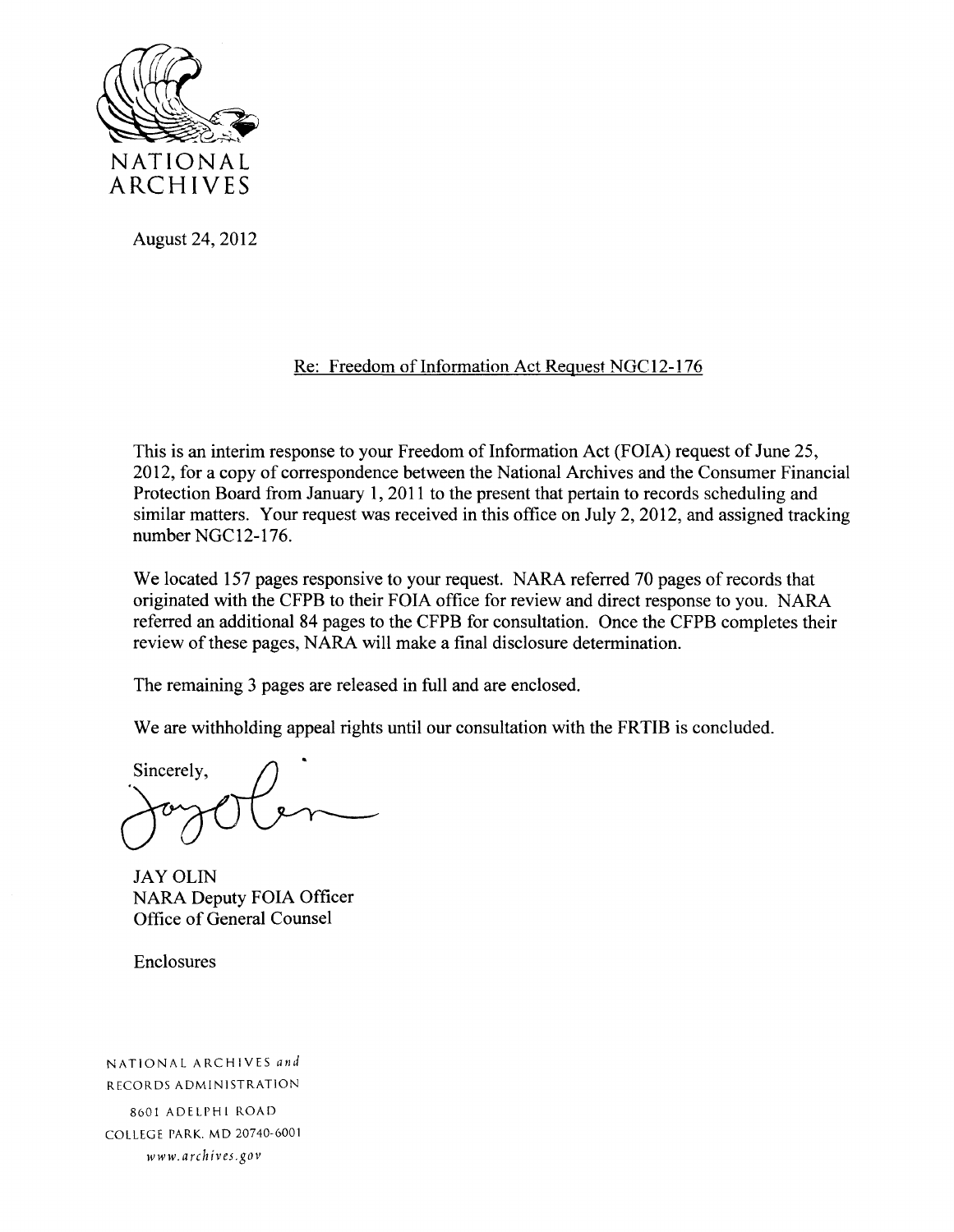| From:    | Lauren Crisler       |
|----------|----------------------|
| To:      | Wilson, Yvonne       |
| Date:    | 6/19/2012 3:09 PM    |
| Subject: | <b>ERA Boot Camp</b> |

Hello,

It was great talking to you! Here is the link to the ERA boot camp information. https://nara.learn.com/learncenter.asp?id=178413&DCT=1 &sessionid=3-875C8901-F338-4DD9-9C58- 71446C79438E&page=48&mode=preview&CookieTest=CookiesAIIowed

Talk to you soon, Lauren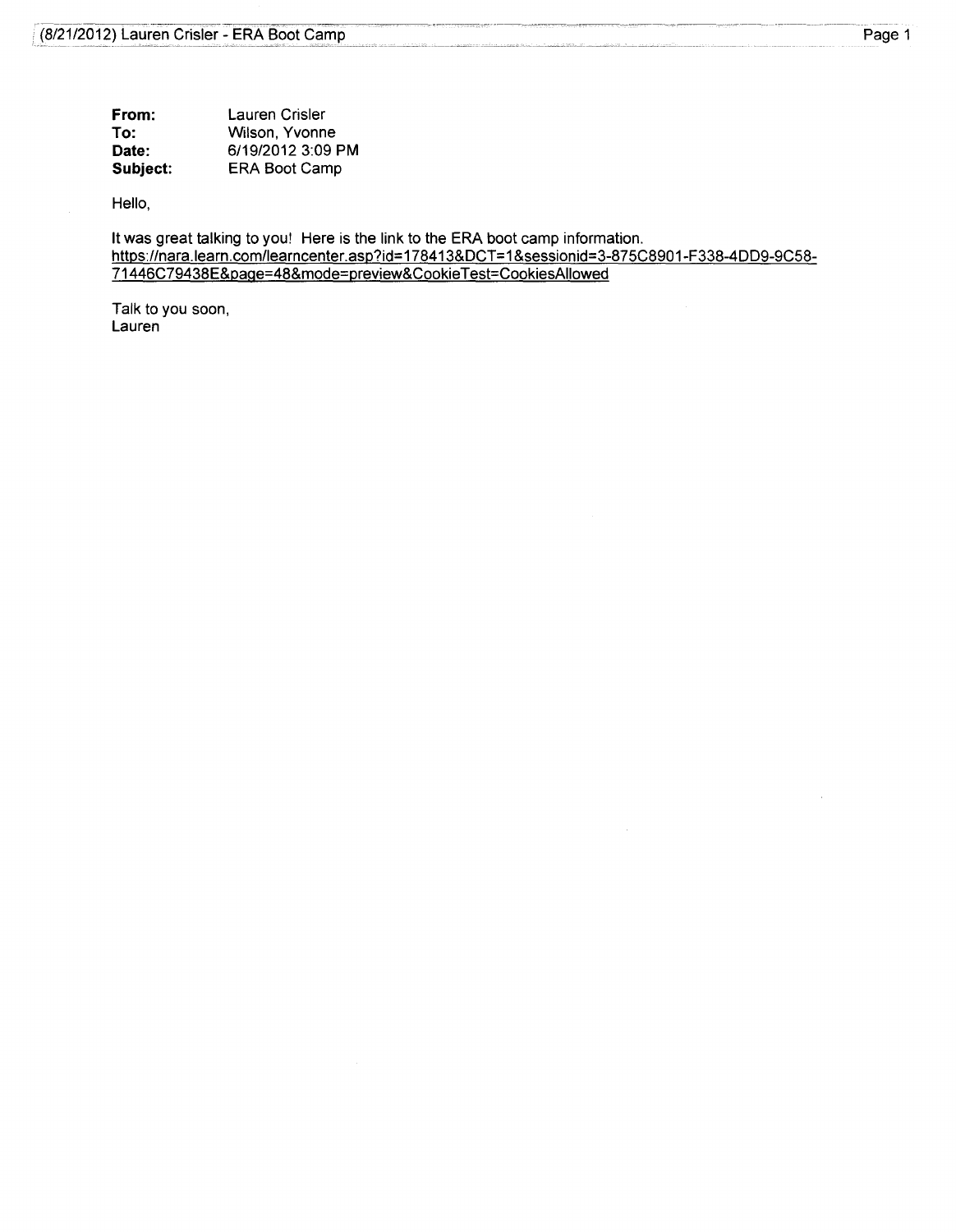| From:    | Lauren Crisler                                                                  |
|----------|---------------------------------------------------------------------------------|
| To:      | Wilson, Yvonne                                                                  |
| Date:    | 8/11/2011 3:25 PM                                                               |
| Subject: | Fwd: AC 04.2011: FRC Forum Meeting on Wednesday, August 17, 2011                |
|          | <b>Attachments:</b> AC 04.2011: FRC Forum Meeting on Wednesday, August 17, 2011 |

Good afternoon,

I was not sure if your email address was updated yet in our system. Attached is the latest RM Communication.

Have a good day, Lauren

Lauren Crisler Appraisal Archivist National Archives and Records Administration 8601 Adelphi Road NWML, room 2200 College Park, MD 20740 301.837.0663 lauren.crisler@nara.gov